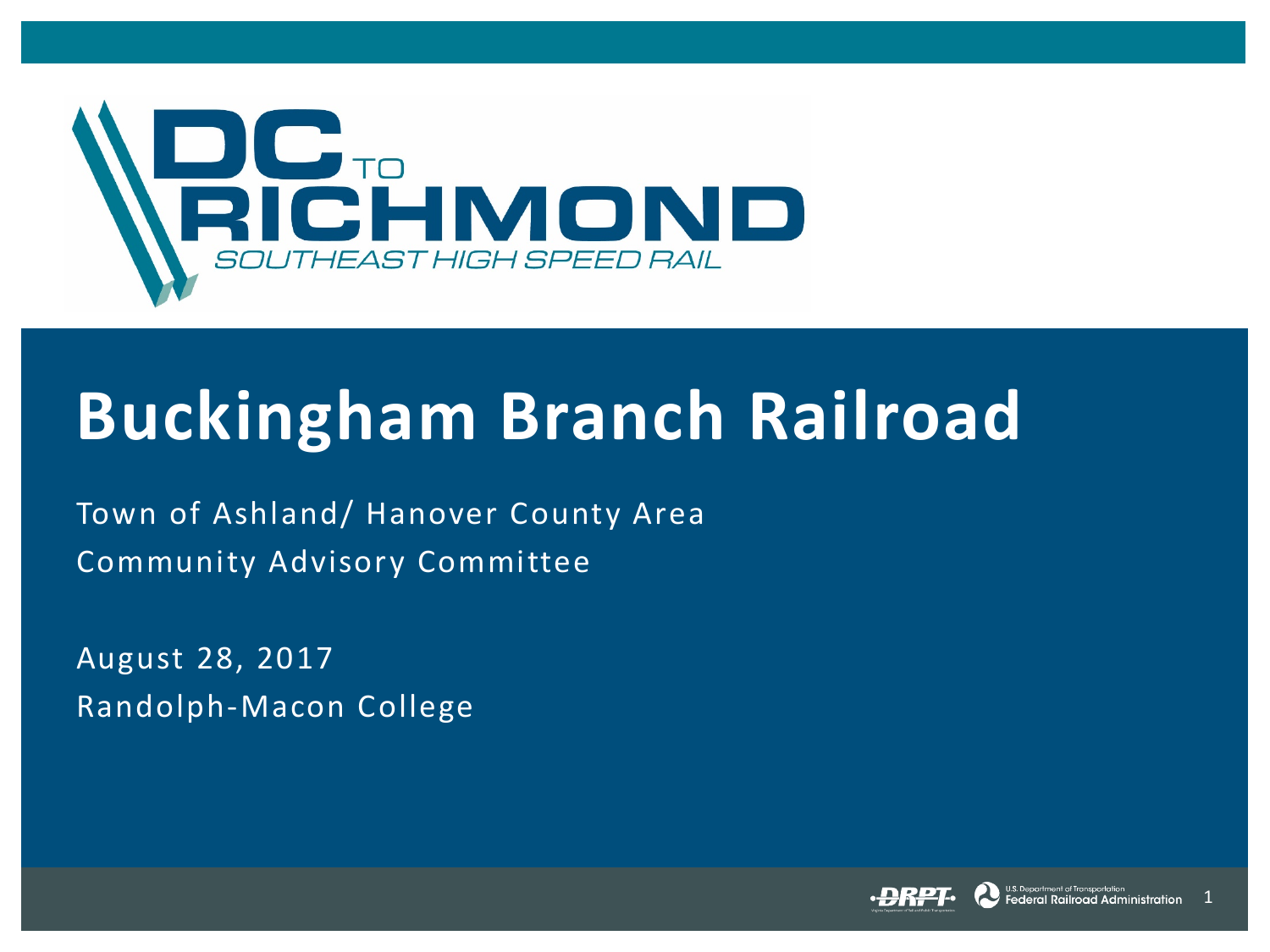

## **BBRR Corridor**

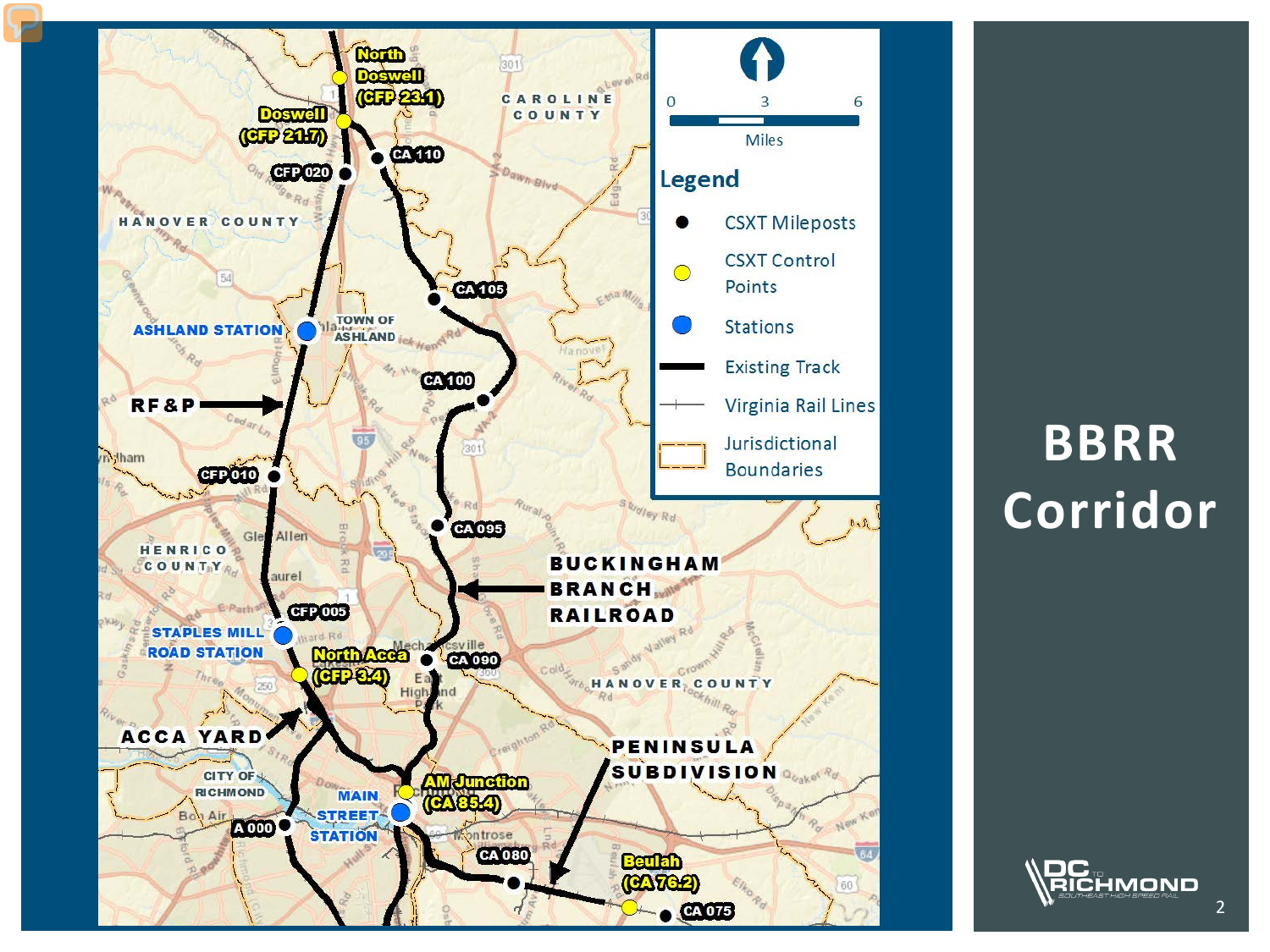

**BBRR**

**Existing Train Traffic**

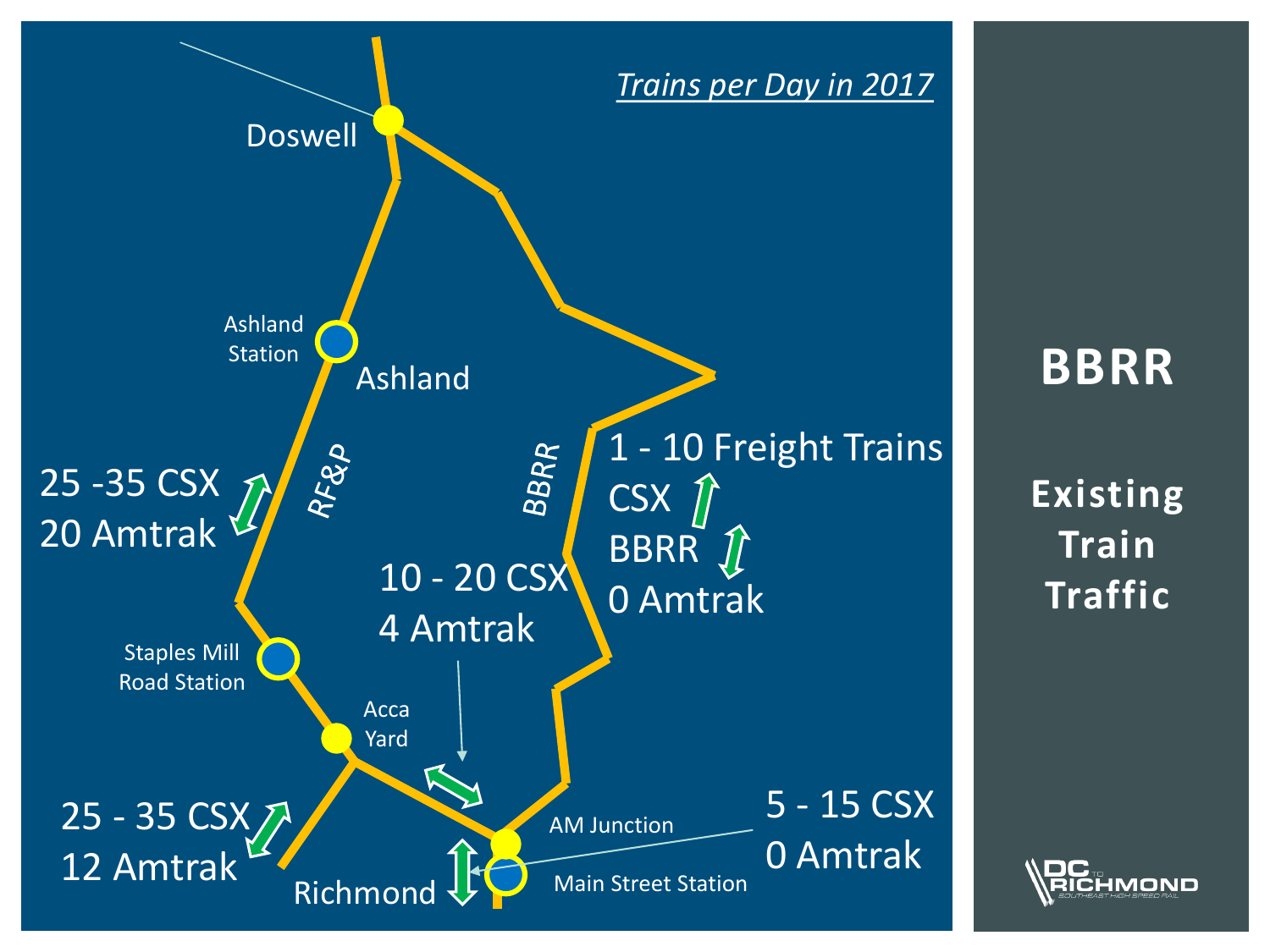## **BBRR / RF&P Improvement Comparisons**

|                                | <b>BBRR</b>        | RF&P             |
|--------------------------------|--------------------|------------------|
| Length (Miles)                 | 28.5               | 26.1             |
| Max. Speed (P)                 | 60 mph             | 90 mph           |
| Cost Range (2016 \$\$)         | \$790M to \$1.14B* | \$670M to \$970M |
| <b>Parcel Impacts Possible</b> | 527                | 158              |
| <b>Bridges over Water</b>      | 5                  | 3                |
| <b>At-grade Crossings</b>      | 29                 | 21               |
| <b>Signals</b>                 | <b>No</b>          | Yes              |
| <b>PTC</b>                     | <b>No</b>          | Yes              |

\* Existing at-grade crossings in Ashland remain



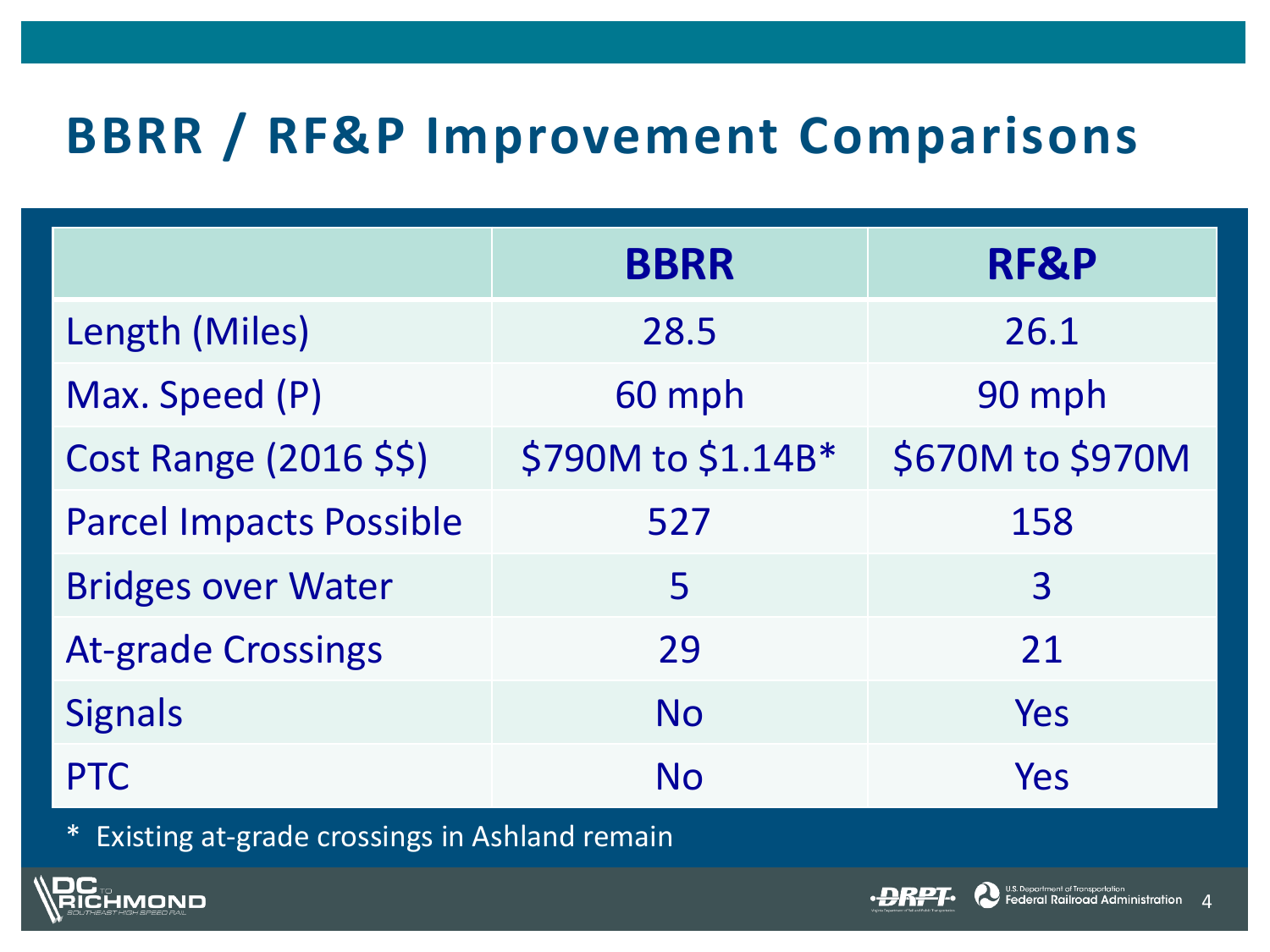

# **BBRR**

#### **Scenario 1**

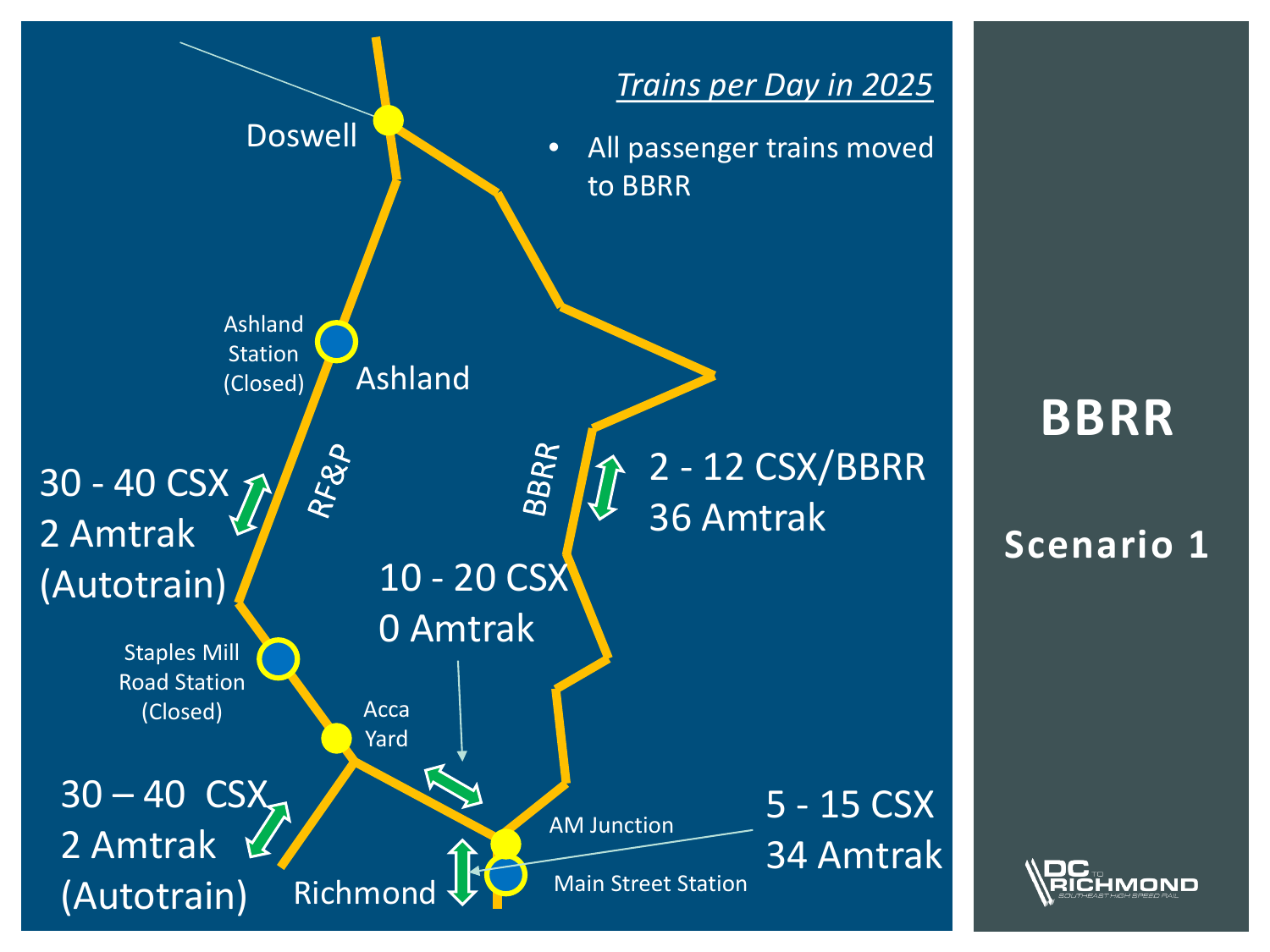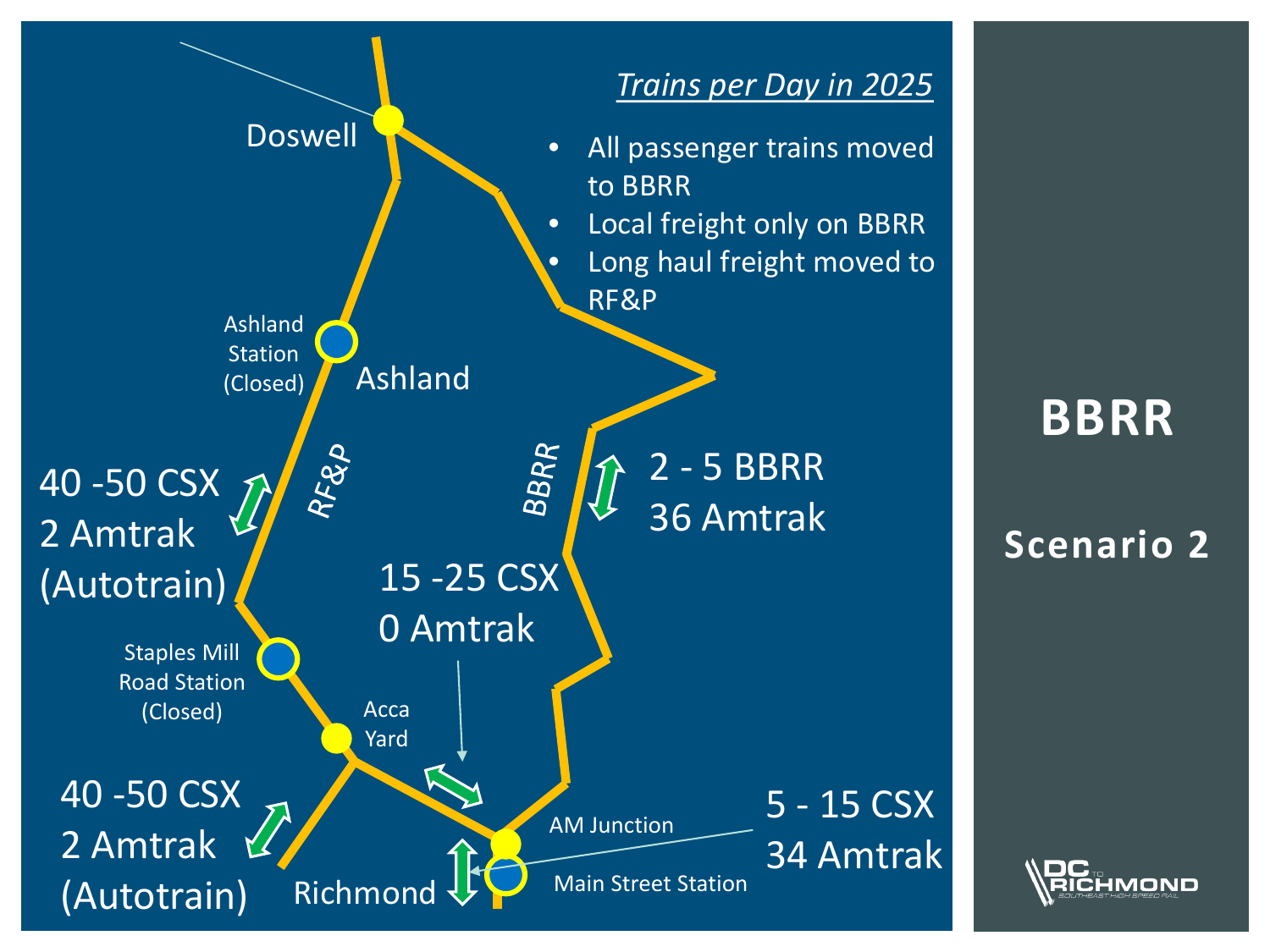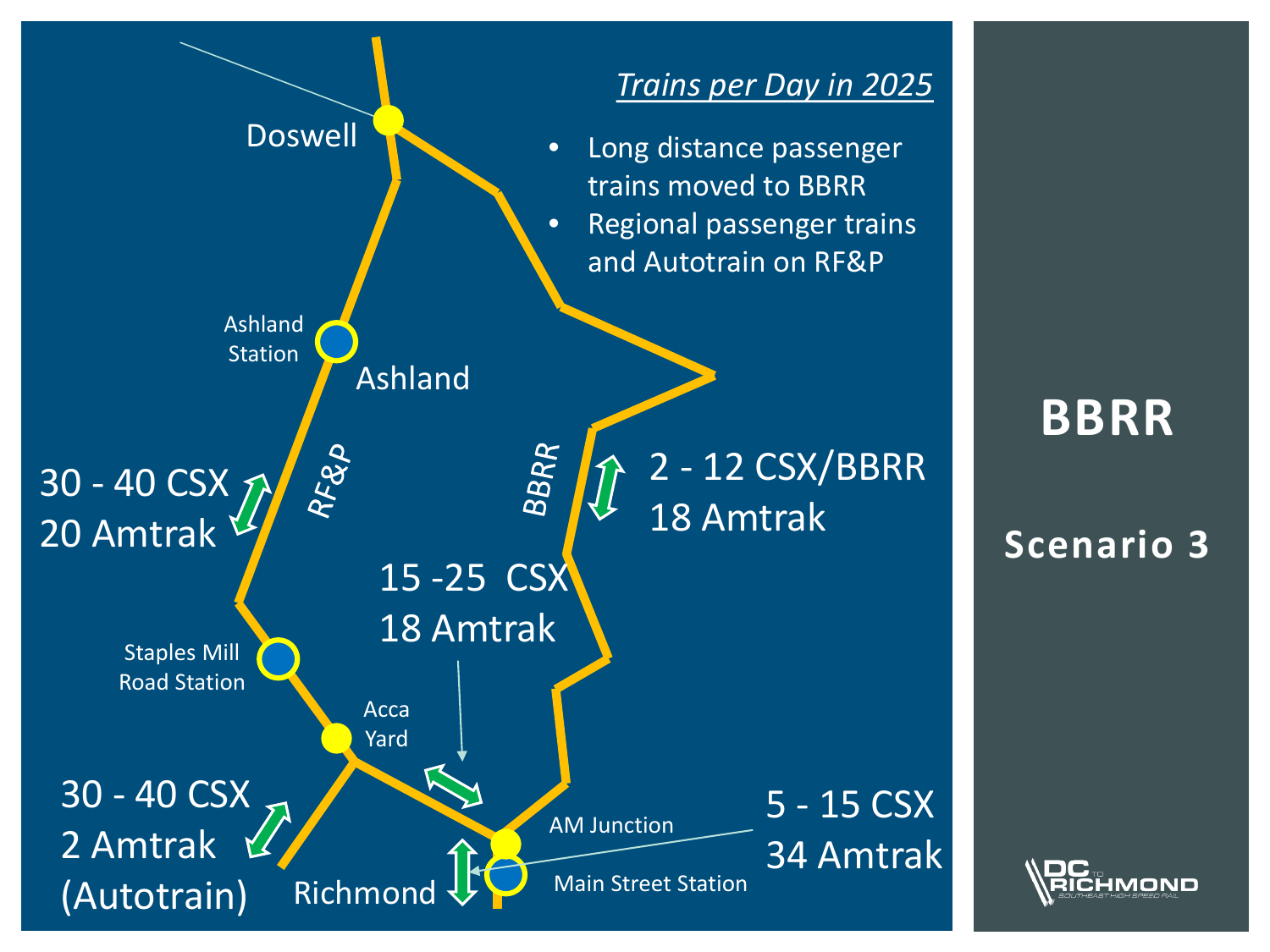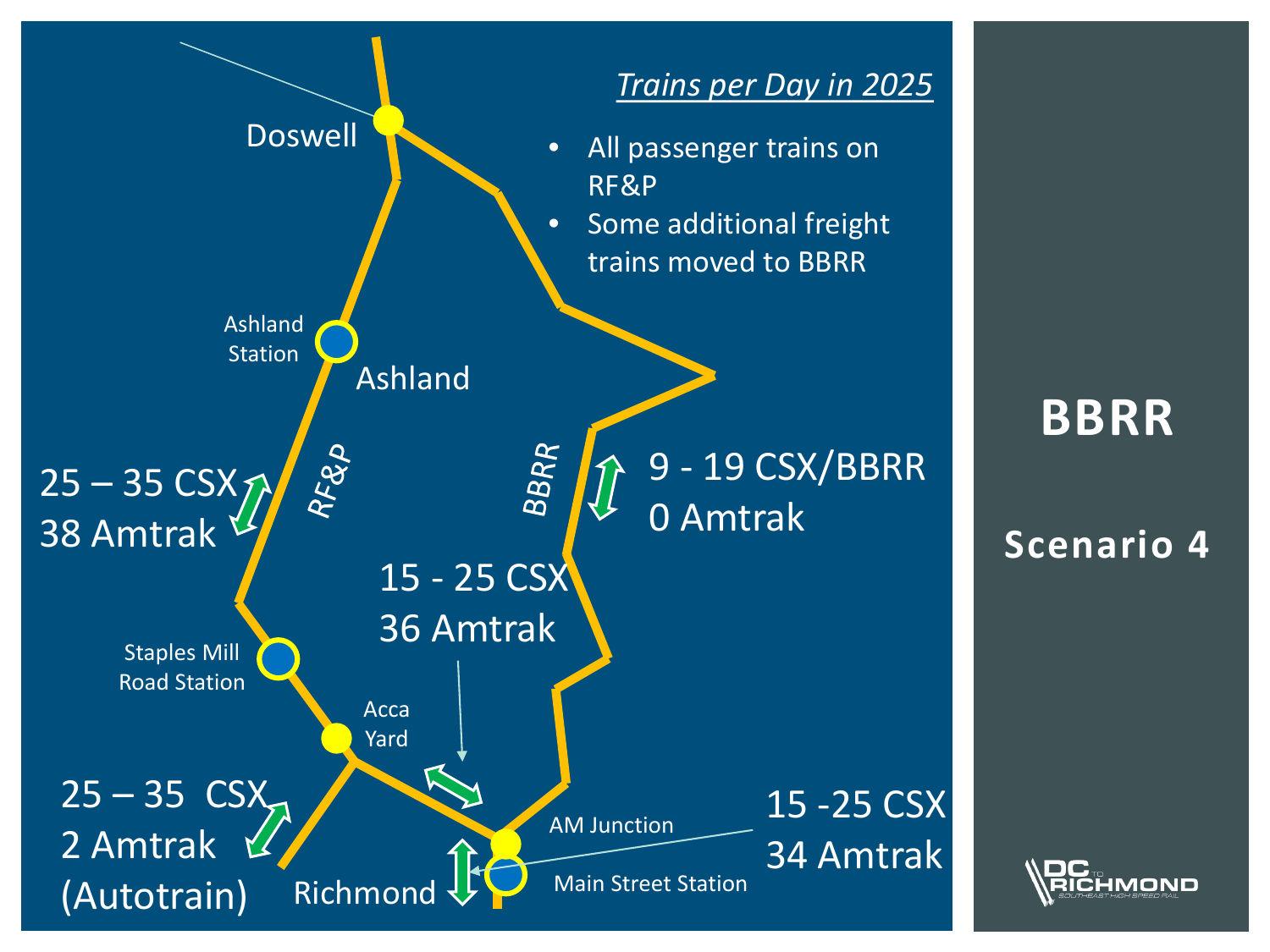

• Protects historic Doswell

• Maintains access between Doswell and areas east of I-95

• Approx. one mile of new right-ofway

• New RR bridge over I-95

### **BBRR**

**Doswell Connector**